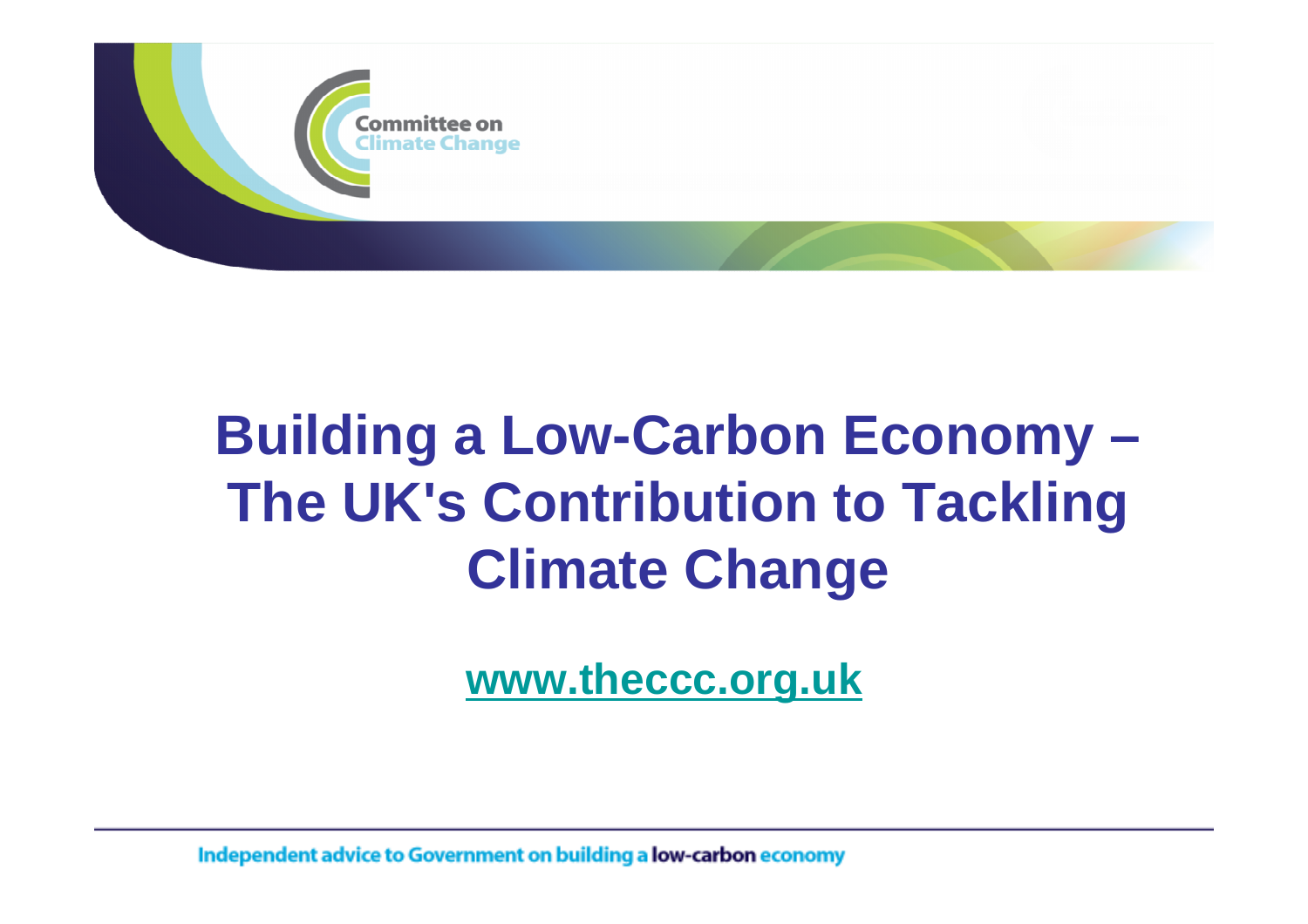#### **Recap setting and meeting carbon budgets: level of budgets**



#### **Intended budget Intended budget**

- To apply once a global deal has been agreed To apply once a global deal has been agreed **Interim budget Interim budget**
- To apply before there is a global deal To apply before there is a global deal
- Should prepare for the Intended budget Should prepare for the Intended budget



(21% below 2005) (21% below 2005)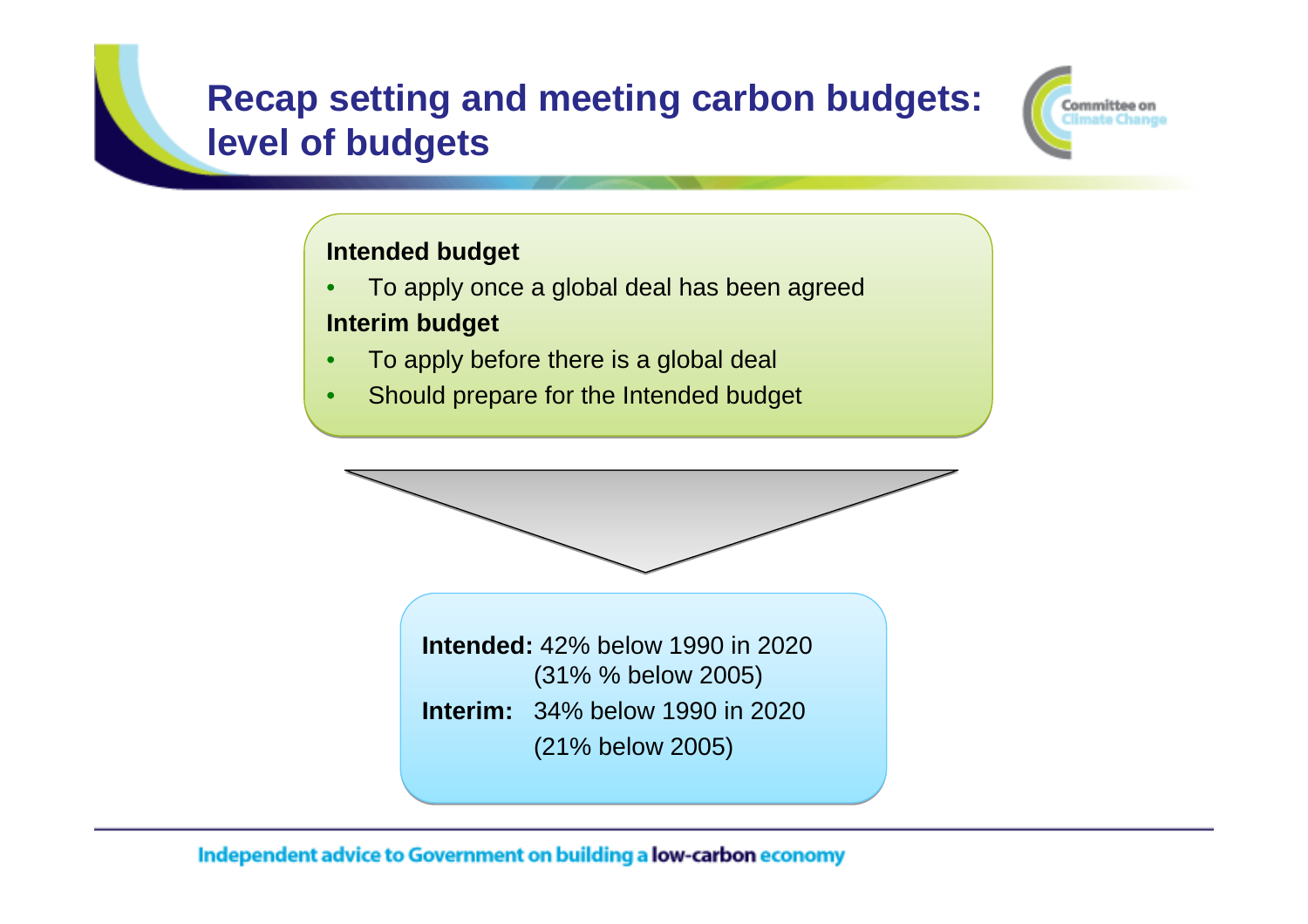## **Recap setting and meeting carbon budgets: Opportunities for emissions reductions in 2020**



| <b>Sector</b>                             | <b>Emissions reduction</b><br>(MtCO2 2020) |
|-------------------------------------------|--------------------------------------------|
| Power                                     | 50                                         |
| <b>Residential Buildings</b>              | 32                                         |
| Non-residential buildings and<br>industry | 17                                         |
| Transport                                 | 30                                         |
| Agriculture                               | 11                                         |
| <b>Total</b>                              | 140                                        |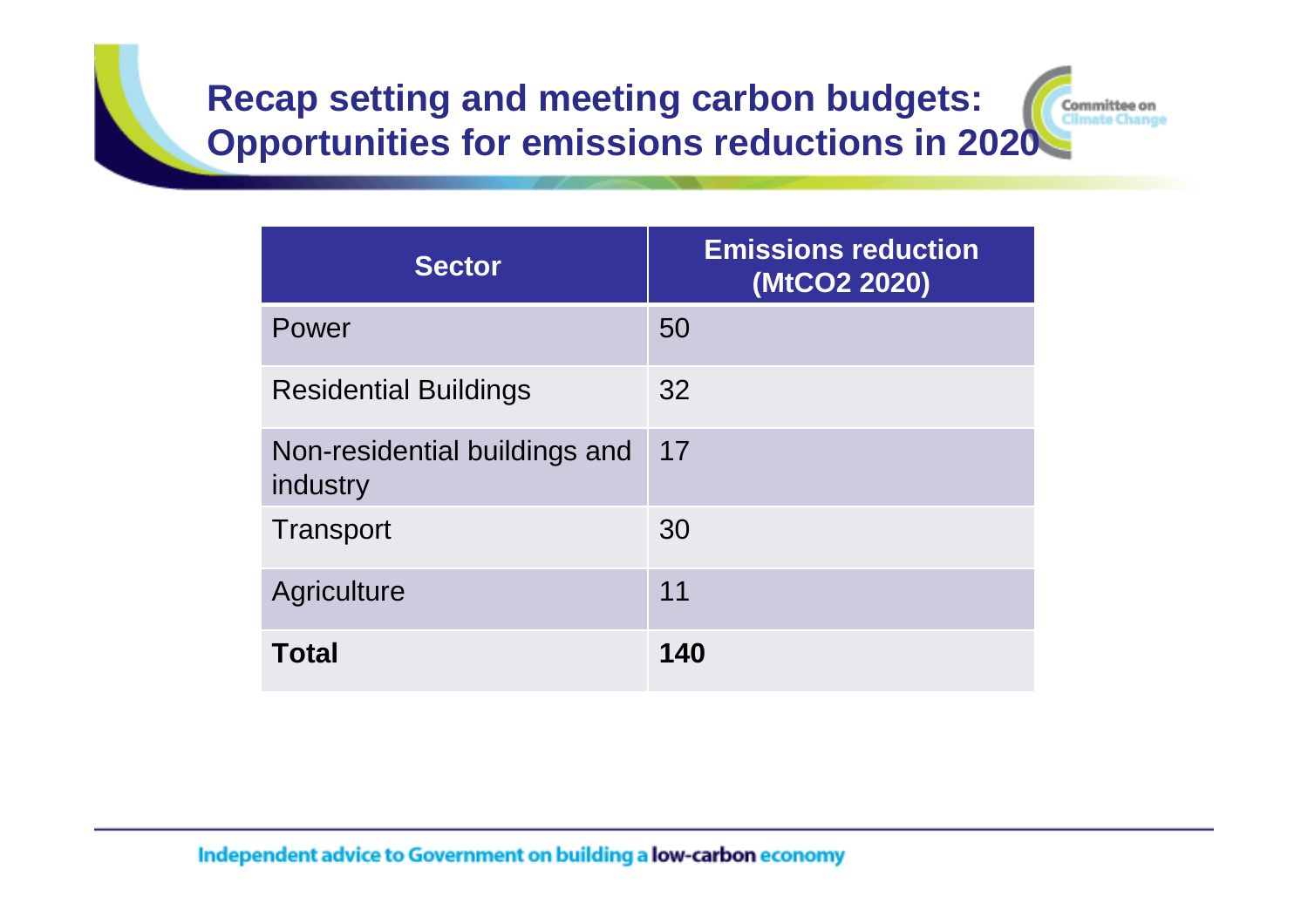### **Macroeconomic impacts for carbon budgets - Impacts on the recession for carbon budgets**



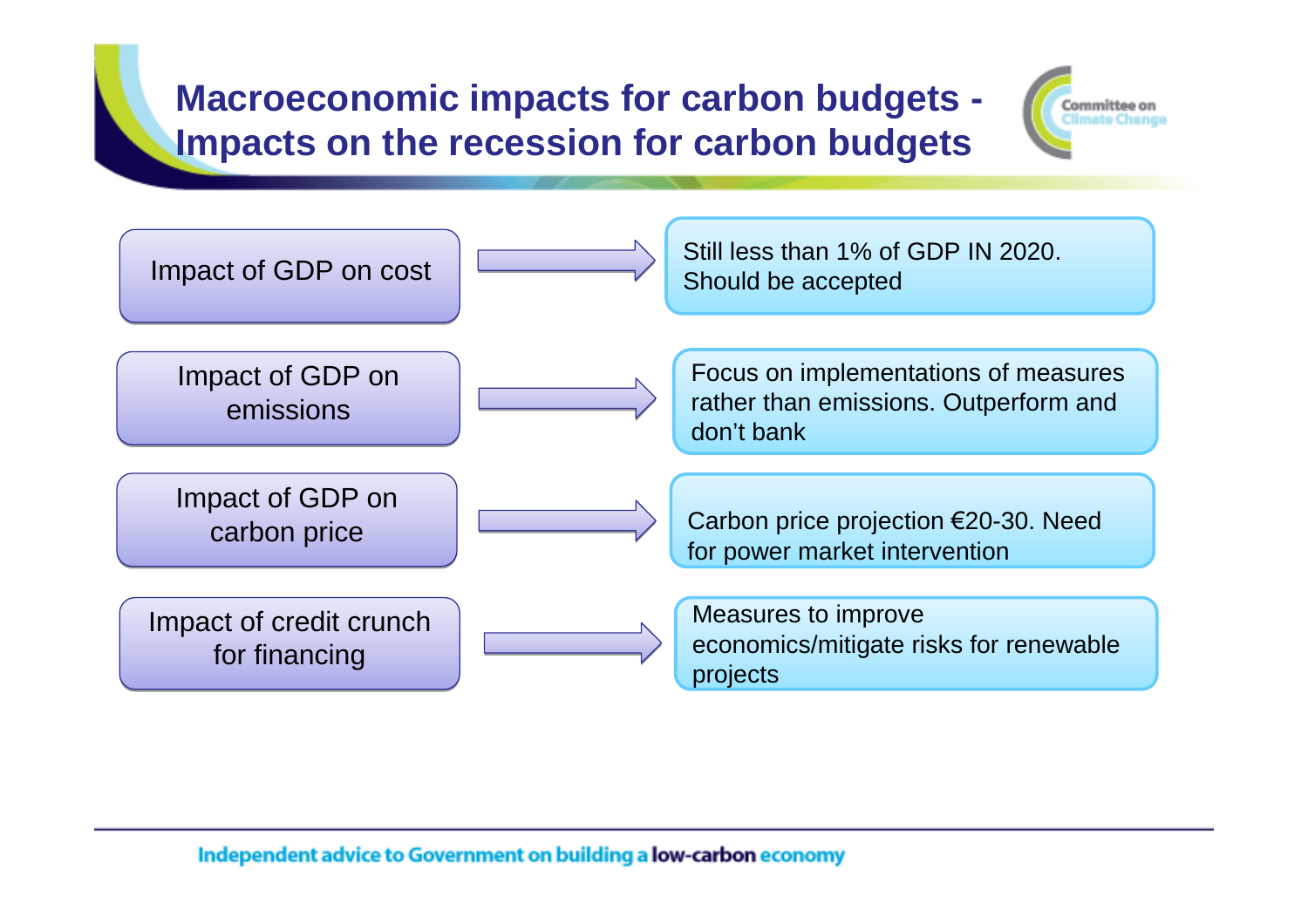#### **A strategy for meeting carbon budgets: The need for a step change**